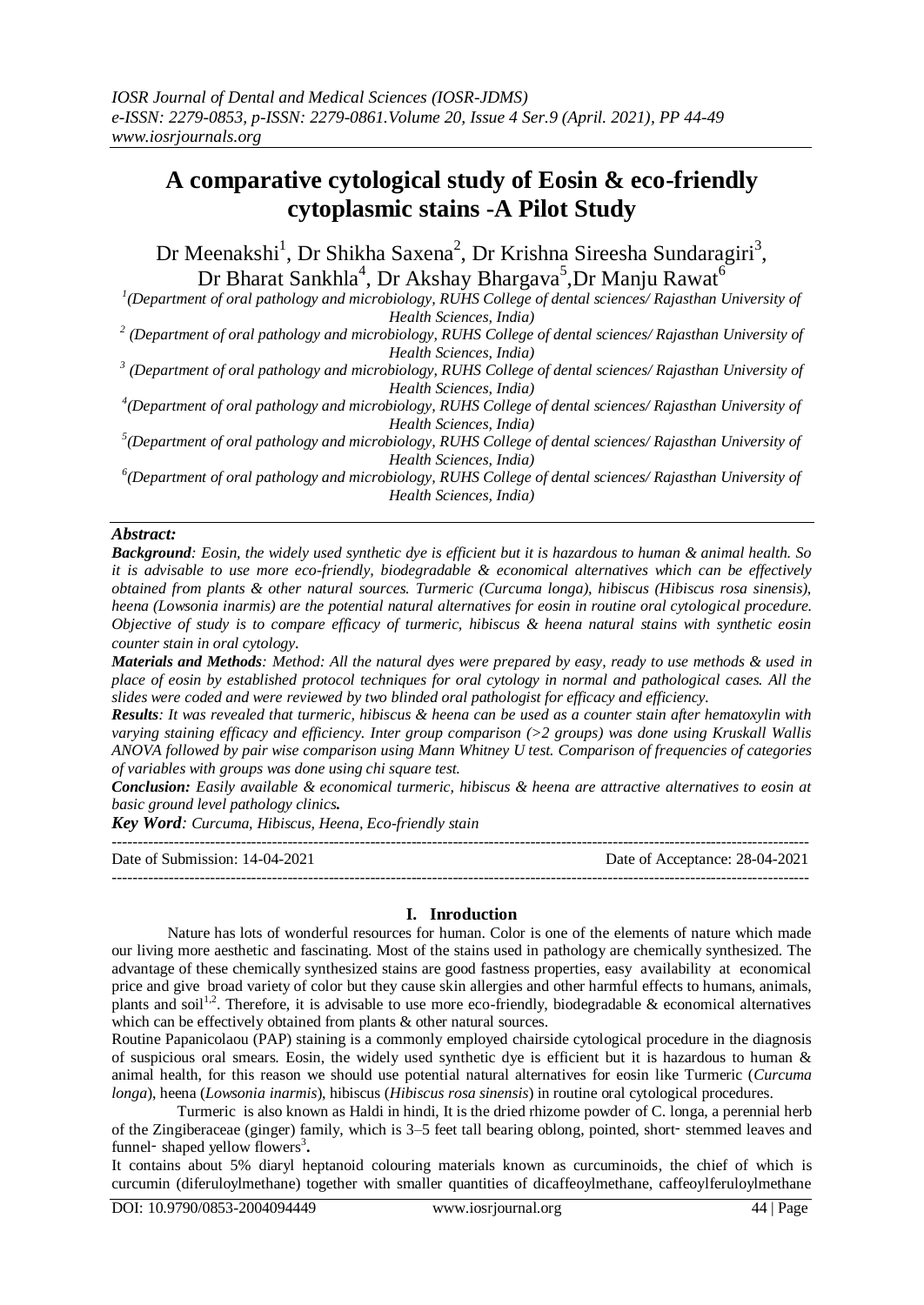and dihydrocurcumin<sup>4</sup>. It is commonly used as a spice and is also used in the coloring of textiles, drugs, cosmetics, food products<sup>5</sup>. It stains the cytoplasm in a fashion similar to eosin, except for its yellow colour<sup>4</sup>.

 Heena belongs to Lythraceae family. Henna is a naturally occurring plant widely known as a cosmetic agent used to color hair, skin and palm and also for body art. Heena leaves are the source of red-brown pigment which is called as "lawsone" (2-hydroxy-1, 4-napthaquinone). It has affinity for bonding with protein and also has a fast-dyeing property<sup>6,7</sup>.

Hibiscus is a genus of plants belongs to Malvacea family<sup>8</sup>. It is known for their colorful and showy flowers. Hibiscus calyces are rich in anthocyanin, ascorbic acid, and hibiscus acid. The bright color of the Hibiscus calyces is by virtue of the presence of anthocyanin<sup>9</sup>. Flower extracts of hibiscus have been used extensively in the textile industry because of their vibrant and long lasting color. The calyces have also been used as food in food product like jams, juices and in pharmaceutical syrups $^{10,11}$ .

 The present pilot study aimed to compare efficacy of turmeric, hibiscus & heena natural stains with synthetic eosin counter stain in oral cytology and to evaluate and compare nuclear and cytoplasmic details, staining intensity along with clarity of staining of turmeric, heena & hibiscus.

#### **II. Material And Methods**

**Study Design & Study Area:** This was Hospital based pilot study, conducted in the Department of Oral Pathology and Microbiology, RUHS College of Dental Sciences, Jaipur from April-19 to June-19. Informed consent was taken from patients. Ethical clearance was obtained from institutional ethics committee

**Sample Size & Sampling methods:** 5 male patients, age group 30-40 year who have tobacco habit attending the OPD of our college were taken. After written patient consent, patients were briefed about the procedure. Now 4 oral cytological smears were taken from each patient in the Department of Oral Pathology and Microbiology. The samples were prepared by smearing collected cells on pre marked glass slide, which were immersed in 95% ethanol, fixed, and stained. One smear was stained with Rapid PAP stain and rest 3 slides were stained with Turmeric, Heena & Hibiscus instead of eosin as cytoplasmic stain in cytology.

#### **Inclusion criteria:**

1.Patient having tobacco chewing habit 2.Either sex 3.Age- 30-40 years

#### **Exclusion criteria:**

1.Pregnant women; 2.Patients with genetic disorders

Methods- Turmeric dye preparation method: Followed by Suryawanshi et al<sup>12</sup>.

Heena dye preparation method: Followed by Chukwu et al<sup>13</sup>.

Hibiscus dye preparation method: Followed by Sridhara et al<sup>9</sup>.

Examination of slides: Based on the quality of staining, the slides were graded as 1, 2, 3 to observe the nuclear details, cytoplasmic details, staining intensity and clarity of staining of turmeric, heena & hibiscus (Table-1).

|                | Table 1: Criteria for grading the stained slides |
|----------------|--------------------------------------------------|
| <b>Ouality</b> | Grade                                            |
| Poor           |                                                  |
| Good           |                                                  |

Excellent 3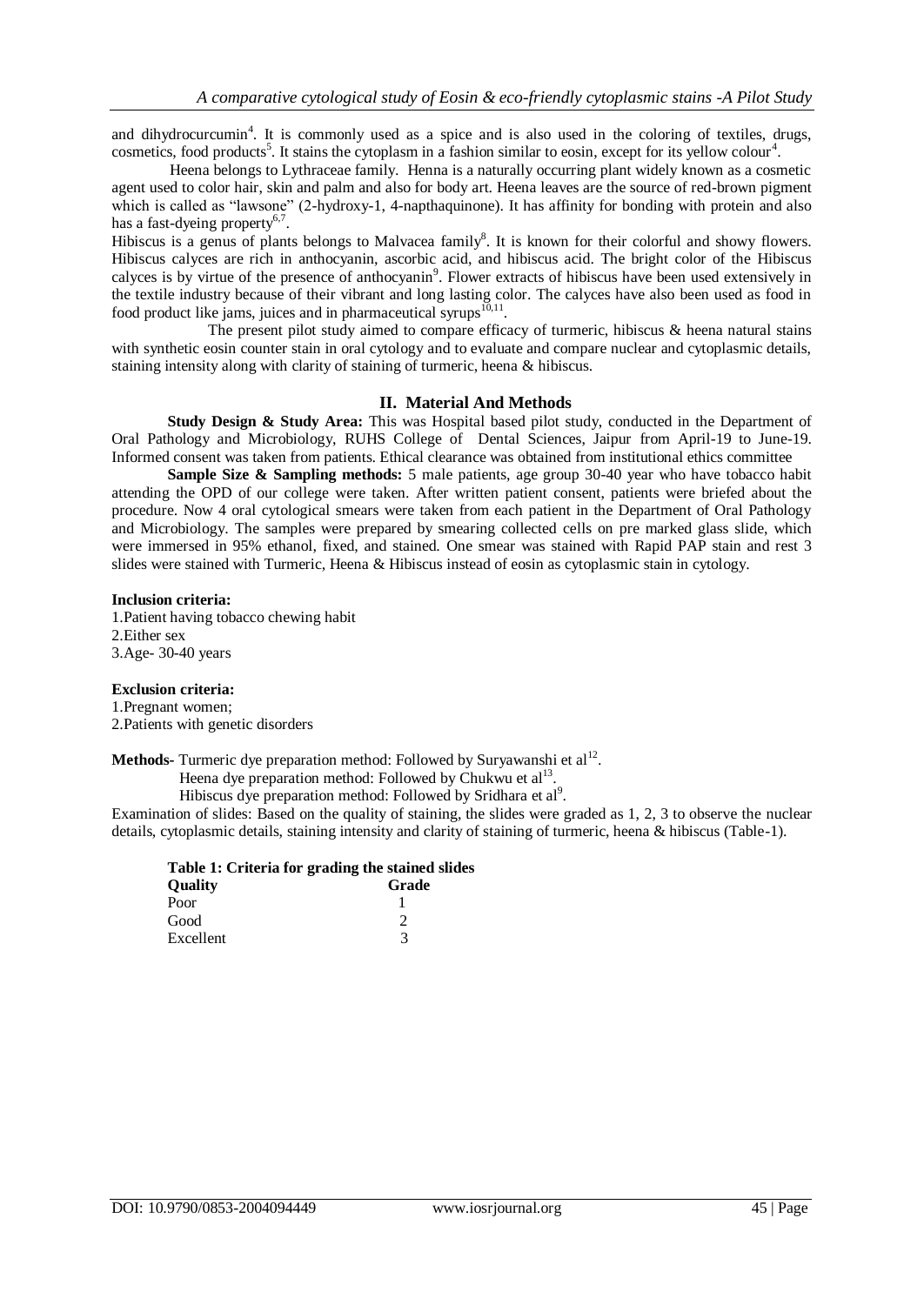

**Figure 1: Photomicrograph of oral cytological smear. (a) x40 Haematoxylin & Turmeric (b) x40 Haematoxylin & Heena (c) x10 Haematoxylin & Hibiscus (d) x40 Haematoxylin & Eosine.**

**Data analysis**

- Data obtained was compiled on a MS Office Excel Sheet (v 2019, Microsoft Redmond Campus, Redmond, Washington, United States).
- Data was subjected to statistical analysis using Statistical package for social sciences (SPSS v 26.0, IBM).
- Descriptive statistics like frequencies and percentage for categorical data, Mean & SD for numerical data has been depicted.

Since the data was codes on a scale, **non-parametric tests** have been used for comparisons.

- $\checkmark$  Inter group comparison (>2 groups) was done using Kruskall Wallis ANOVA followed by pair wise comparison using Mann Whitney U test.
- $\checkmark$  Comparison of frequencies of categories of variables with groups was done using chi square test.

For all the statistical tests,  $p<0.05$  was considered to be statistically significant, keeping  $\alpha$  error at 5% and  $\beta$  error at 20%, thus giving a power to the study as 80%.

- $*$  = statistically significant difference (p<0.05)
	- \*\* = statistically highly significant difference  $(p<0.01)$
	- $# =$ non significant difference (p>0.05) ... **for all tables**

### **III. Result**

In this study we found that nuclear detail for turmeric and heena is comparable with eosin, cytoplasmic detail for turmeric and heena is satisfactory and hibiscus as a natural cytoplasmic stains gave poor result for all the staining criteria in this study

#### **Comparison of frequencies of categories of variables Group \* Nuclear detail**

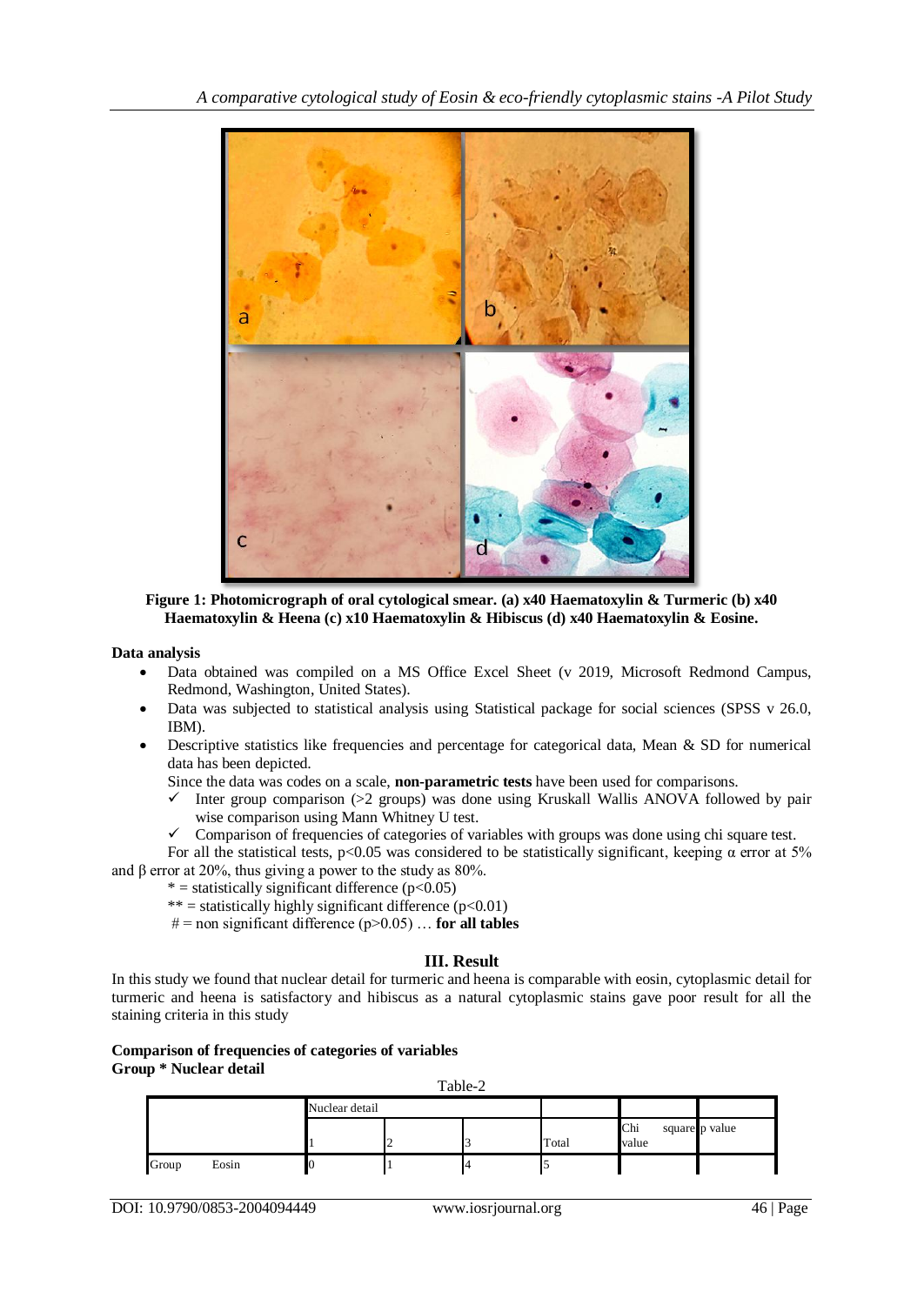| Turmeric | ∽  | ∼ |    |        |        |
|----------|----|---|----|--------|--------|
| Heena    | ∸  |   |    | 10.489 | 0.106# |
| Hibiscus |    |   |    |        |        |
| Total    | 10 |   | 20 |        |        |

There was a statistically non significant difference seen (Table-2) for the frequencies between the groups  $(p>0.05)$ .

#### **Group \* Cytoplasmic detail**

|       |          |                    | Table-3 |  |       |              |                |
|-------|----------|--------------------|---------|--|-------|--------------|----------------|
|       |          | Cytoplasmic detail |         |  |       |              |                |
|       |          |                    |         |  | Total | Chi<br>value | square p value |
| Group | Eosin    |                    |         |  |       |              |                |
|       | Turmeric |                    |         |  |       |              |                |
|       | Heena    |                    |         |  |       | 18.00        | $0.006**$      |
|       | Hibiscus |                    |         |  |       |              |                |
|       | Total    |                    |         |  | 20    |              |                |

There was a statistically highly significant difference seen (Table-3) for the frequencies between the groups (p<0.01) with higher freq for score 1 with HIBISCUS, score 2 with HEENA & TURMERIC while score 3 with eosin.

#### **Group \* Staining intensity**

|       |          |                    |   | Table-4 |       |              |                |
|-------|----------|--------------------|---|---------|-------|--------------|----------------|
|       |          | Staining intensity |   |         |       |              |                |
|       |          |                    |   |         | Total | Chi<br>value | square p value |
| Group | Eosin    |                    | ∠ |         |       |              |                |
|       | Turmeric |                    | 4 |         |       |              |                |
|       | Heena    |                    | ∠ |         |       | 16.11        | $0.013*$       |
|       | Hibiscus |                    |   |         |       |              |                |
|       | Total    |                    |   |         | 20    |              |                |

There was a statistically significant difference seen (Table-4) for the frequencies between the groups  $(p<0.05)$ with higher freq for score 1 with HIBISCUS & HEENA, score 2 with TURMERIC while score 3 with eosin.

#### **Group \* Clarity**

| $\overline{\phantom{a}}$<br>$\cdot$<br>Table-5 |          |         |  |                |       |              |                |  |  |  |
|------------------------------------------------|----------|---------|--|----------------|-------|--------------|----------------|--|--|--|
|                                                |          | Clarity |  |                |       |              |                |  |  |  |
|                                                |          |         |  |                | Total | Chi<br>value | square p value |  |  |  |
| Group                                          | Eosin    |         |  | $\overline{4}$ |       |              |                |  |  |  |
|                                                | Turmeric |         |  |                |       |              |                |  |  |  |
|                                                | Heena    |         |  |                |       | 26.095       | $0.000**$      |  |  |  |
|                                                | Hibiscus |         |  |                |       |              |                |  |  |  |
|                                                | Total    |         |  | 4              | 20    |              |                |  |  |  |

There was a statistically highly significant difference seen (Table-5) for the frequencies between the groups (p<0.01) with higher freq for score 1 with HIBISCUS, score 2 with HEENA & TURMERIC while score 3 with eosin.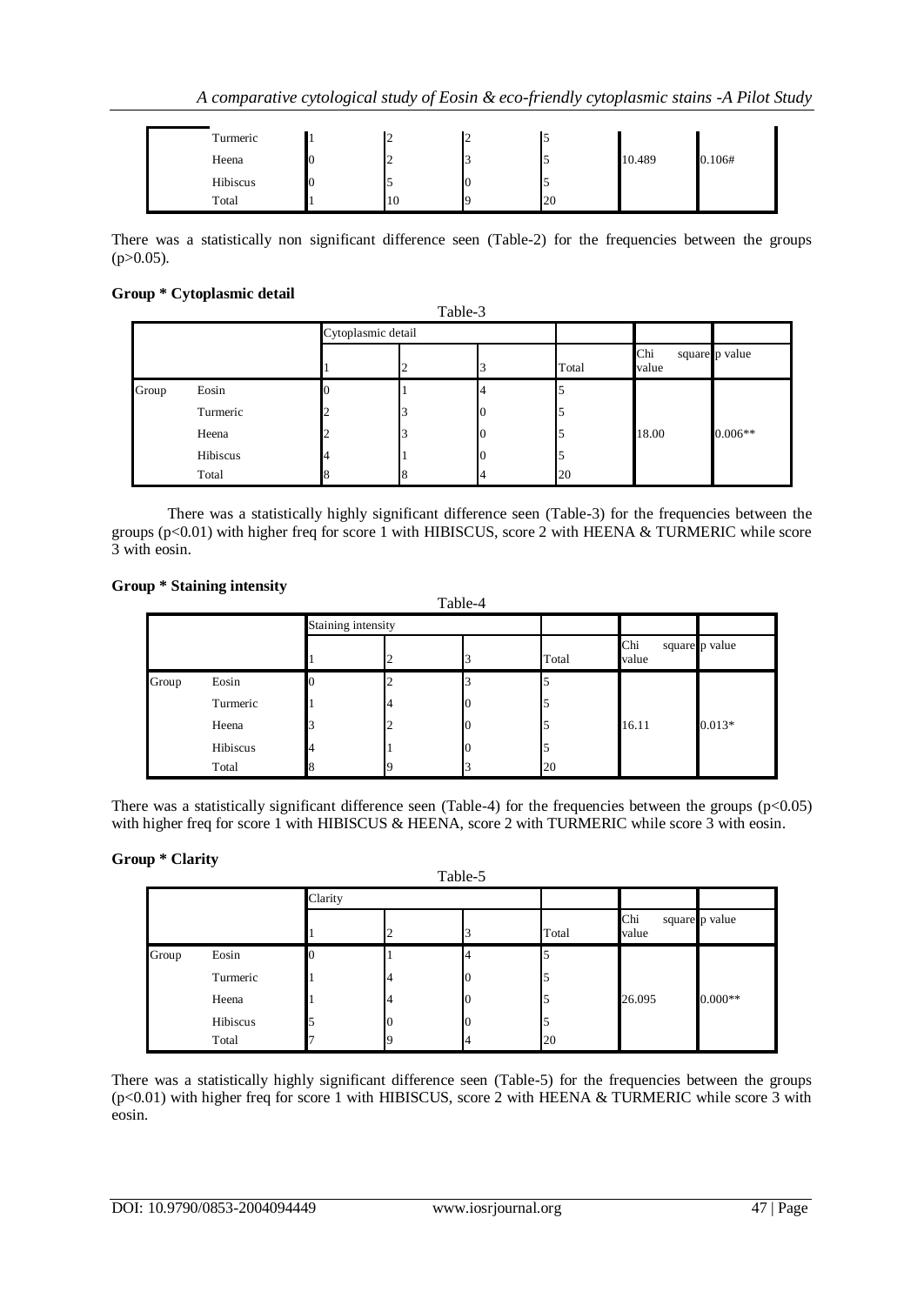|                    | Group    | Mean | <b>Std. Deviation</b> | <b>Median</b> |        | Chi-Square value p value of Kruskal<br><b>Wallis Test</b> |
|--------------------|----------|------|-----------------------|---------------|--------|-----------------------------------------------------------|
| Nuclear detail     | Eosin    | 2.80 | .447                  | 3             |        |                                                           |
|                    | Turmeric | 2.20 | .837                  |               |        |                                                           |
|                    | Heena    | 2.60 | .548                  | 3             | 6.098  | 0.107#                                                    |
|                    | Hibiscus | 2.00 | .000                  |               |        |                                                           |
| Cytoplasmic detail | Eosin    | 2.80 | .447                  | 3             |        |                                                           |
|                    | Turmeric | 1.60 | .548                  |               | 11.294 | $0.010*$                                                  |
|                    | Heena    | 1.60 | .548                  |               |        |                                                           |
|                    | Hibiscus | 1.20 | .447                  |               |        |                                                           |
| Staining intensity | Eosin    | 2.60 | .548                  | 3             |        |                                                           |
|                    | Turmeric | 1.80 | .447                  |               | 10.685 | $0.014*$                                                  |
|                    | Heena    | 1.40 | .548                  |               |        |                                                           |
|                    | Hibiscus | 1.20 | .447                  |               |        |                                                           |
| Clarity            | Eosin    | 2.80 | .447                  | 3             |        |                                                           |
|                    | Turmeric | 1.80 | .447                  |               | 14.476 | $0.002**$                                                 |
|                    | Heena    | 1.80 | .447                  |               |        |                                                           |
|                    | Hibiscus | 1.00 | .000                  |               |        |                                                           |

| Group comparison of median of scores $(n=5$ per group) |  |  |  |
|--------------------------------------------------------|--|--|--|
|                                                        |  |  |  |

There was a statistically highly significant difference seen (Table-6) for the values between the groups  $(p<0.01)$ for Clarity with higher values in eosin while lower values in Hibiscus.

There was a statistically significant difference seen for (Table-6) the values between the groups (p<0.05) for Cytoplasmic detail with higher values in eosin while lower values in Hibiscus

Staining intensity with higher values in eosin while lower values in Hibiscus

There was a statistically non significant difference seen (Table-6) for the values between the groups ( $p>0.05$ ) for Nuclear detail.

#### **IV**. **Discussion**

Acidic structures are stained by basic dyes while basic structures are stained by acidic dyes. The principle of pap stain is to clearly distinguish between basophilic and acidophilic cell components<sup>14</sup>. Nuclear staining, cytoplasmic details and clarity were good in this study with rapid PAP.

Turmeric is valuable because its principle coloring constituent curcumin, which gives yellow color to textile fibers and food<sup>15</sup>. The ability of a dye to stain specific tissue structures is determined by certain factors, one of which is the acidity of the stain<sup>4</sup>.

Due to the strong affinity of turmeric for the cytoplasm, it can be deduced that the turmeric extract dye is acidic in nature. This deduction is corroborated by the phytochemical analysis of the active column fraction. It contained flavonoids, which are typically polyphenolic compounds. Phenols are acidic, due to their ability to release the hydrogen from their hydroxyl group, hence the ability of turmeric to stain the basic parts of the cell<sup>4</sup>.

Turmeric also stains the cytoplasm and gives yellowish orange color. This shows that, the reaction of the turmeric stain is similar to the reaction of eosin in the hematoxylin and eosin technique except for its yellow coloration<sup>4</sup>.

This study shows (Figure 1a) nuclear staining was excellent with turmeric & cytoplasmic details, staining intensity and clarity were good similar to one of previously conducted study by Marin Abraham et al<sup>16</sup> in2017 in pathological tissue. On the relative comparison between haematoxylin and eosin and haematoxylin and turmeric, Suryawanshi H et al<sup>12</sup> in 2017, found that the staining ability of epithelium, keratin, muscles, adipocytes, blood vessels and RBCs with curcumin was almost as good as eosin whereas for collagen fibers, cartilage and bone staining ability of curcumin was not as good as eosin in tissue.

The various phytochemical constituents portray the henna plant extracts as a successful potential natural dye. For example in the context of staining, the red colour substance in the extract (tannin) makes the plant a true natural dye. Saponins are also known to reduce surface tension and this property enhances staining<sup>14</sup>. In a previous study which was done by in Adisa JO et al<sup>14</sup> in 2017, heena gave a golden yellow color on liver tissue, but in this study heena gives brown yellow color (Figure 1b) in cytologic smear.